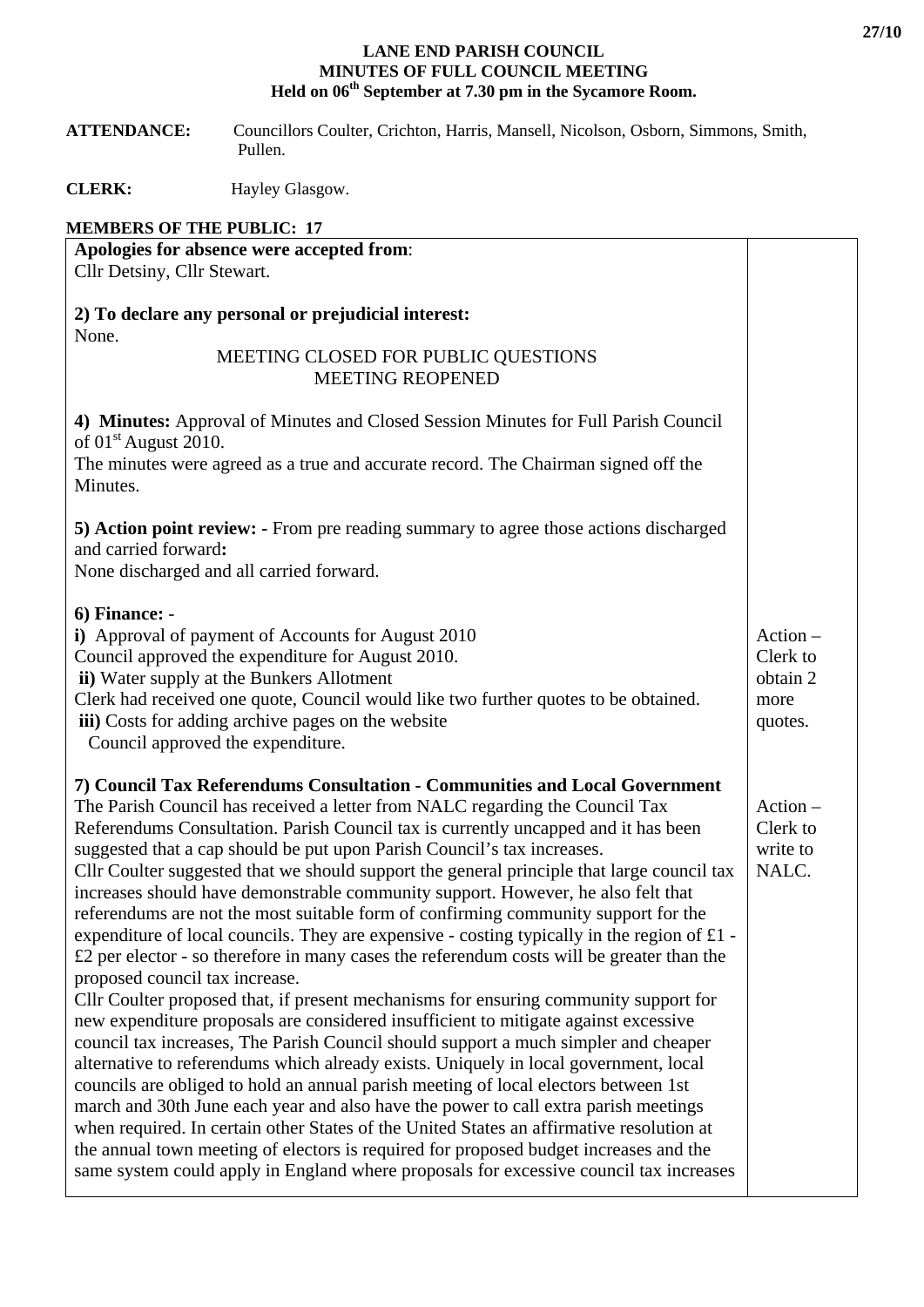| could be democratically debated in open public forum at an Annual Parish Meeting. This<br>would place no additional financial burden upon the local Parish Councils.<br>Finally Cllr Coulter proposed that if local councils were required to demonstrate<br>community support for large council tax increases, we should support the suggestion that<br>there should be a mechanism for excluding the smallest councils and also those increases<br>which may appear large in percentage terms but which are small in cash terms. He<br>suggested that Council should support the concept of the "double lock" to deal with this<br>issue which is based on criteria relating to the size of the council and the level of the<br>increase.<br>The Parish Council agreed with Cllr Coulters recommendations and resolved to support<br>the above points. | 28/10                                                   |
|----------------------------------------------------------------------------------------------------------------------------------------------------------------------------------------------------------------------------------------------------------------------------------------------------------------------------------------------------------------------------------------------------------------------------------------------------------------------------------------------------------------------------------------------------------------------------------------------------------------------------------------------------------------------------------------------------------------------------------------------------------------------------------------------------------------------------------------------------------|---------------------------------------------------------|
| 8) Playing fields – To consider correspondence received with regard to the<br>opening/closing of the gates at the Lane End Playing Fields<br>Council resolved to send a letter to LESA requesting they organise the opening and<br>closing of the gates.                                                                                                                                                                                                                                                                                                                                                                                                                                                                                                                                                                                                 | $Action -$<br>Clerk to<br>write to<br>LESA.             |
| 9) Additional Allotment Gardens<br>Cllr Harris reported that he and the Clerk had looked at 11 allotment gardens rented by a<br>parishioner as part of investigation to clarify the land that is owned by the Parish<br>Council. After visiting the site it appeared that there may be a breach of the tenancy<br>agreement.<br>Council resolved to write to the parishioner concerned.                                                                                                                                                                                                                                                                                                                                                                                                                                                                  | Action-<br>Clerk to<br>write to<br>resident.<br>Action- |
| 10) Village Signs Bolter End - To consider wording and position of 4 new signs<br>Cllr Simmons proposed four locations for the signs and suggested that the signs should<br>only State 'Bolter End'.<br>Council resolved to request that BCC install four signs accordingly.                                                                                                                                                                                                                                                                                                                                                                                                                                                                                                                                                                             | Cllr<br>Simmons to<br>send Clerk<br>details.            |
| 11) Wycombe Community Stadium<br>The Parish Council have received details of the public consultation process and, subject<br>to WDC cabinet approving the proposals, the consultation period will then commence<br>shortly thereafter.                                                                                                                                                                                                                                                                                                                                                                                                                                                                                                                                                                                                                   | Action-<br>Clerk to<br>contact<br>WDC.                  |
| The Parish Council will received 20 copies of the brochure, each councillor will receive<br>a copy and Council will also make them available to Parishioners<br>Lane End Village has not been selected as a location to hold a public exhibition, WDC<br>have however offered to attend an extraordinary Parish Council meeting.<br>Council resolved to respond to WDC requesting public exhibition event takes place in<br>the village as well as WDC attending an extraordinary Parish Council meeting so<br>residents can fully understand what this might mean for our community.                                                                                                                                                                                                                                                                    | $Action -$<br>Clerk to<br>write to<br>LEYCC.            |
| 12) LEYCC Management Committee - Parish Council Representation<br>This was discussed at the last Parish Council meeting; the Clerk has clarified what role<br>the Parish Council is expected the play.<br>Council resolved that Cllr Lorraine Smith would be PC representation for the LEYCC<br>Management Committee.                                                                                                                                                                                                                                                                                                                                                                                                                                                                                                                                    |                                                         |
| 13) Christmas in the Village<br>Council resolved to form a working group looking at costs etc, the working group will be<br>the Clerk, Cllr Mansell, Cllr Harris, Cllr Nicolson and Cllr Smith.<br>Mr Wayne Pendle kindly offered to put £50 towards Christmas in the Village.                                                                                                                                                                                                                                                                                                                                                                                                                                                                                                                                                                           | Action-<br>Clerk to<br>arrange<br>meeting.              |
|                                                                                                                                                                                                                                                                                                                                                                                                                                                                                                                                                                                                                                                                                                                                                                                                                                                          |                                                         |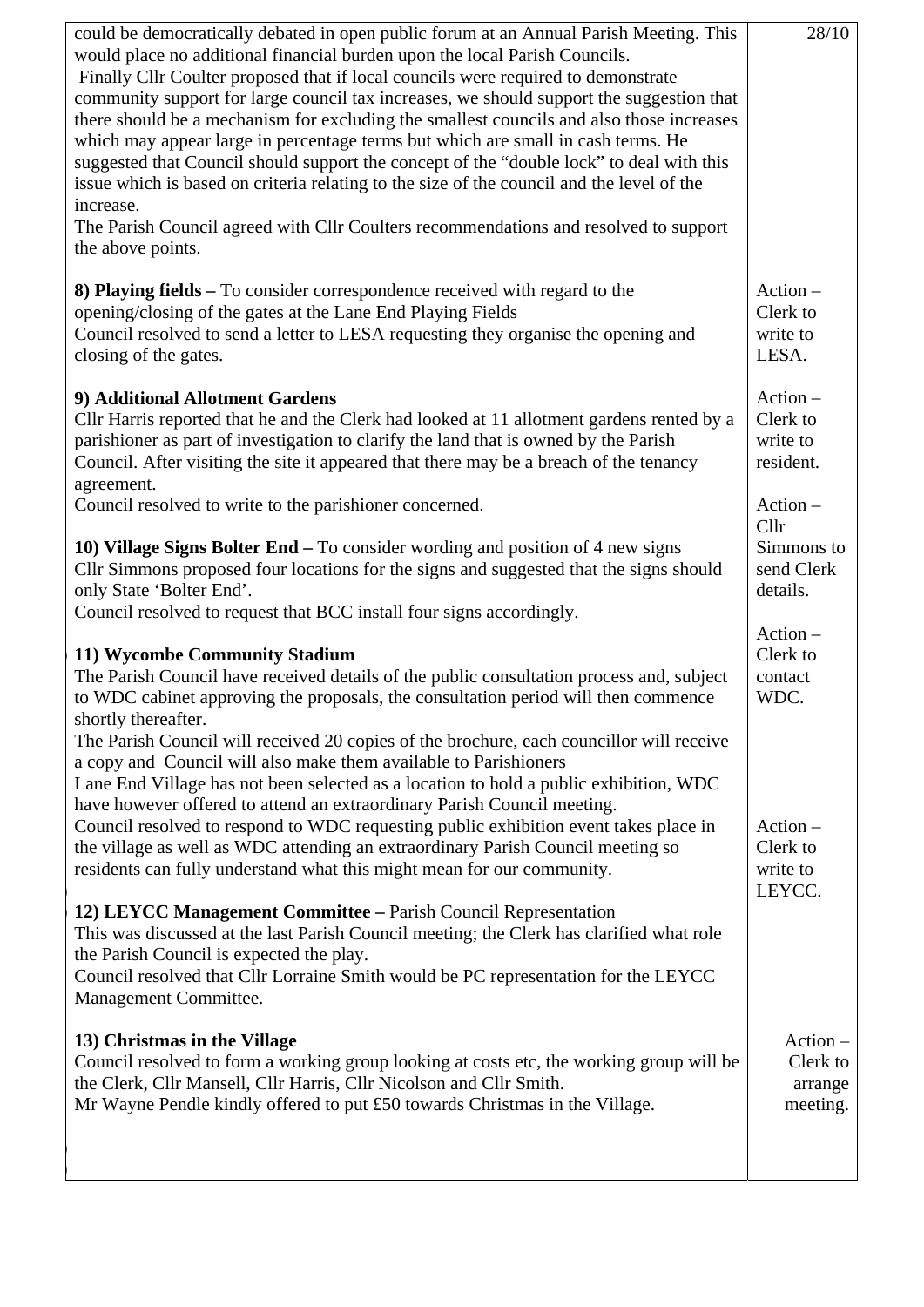| 14) Clerk's report: including Correspondence and Reports received<br>The Clerk detailed the report.                                                                                                                                                                                                                                                                                                                                                                                                                                                                                                                                                                                                                                                                                                                                                                                                                                                                                                                                                                                                                                                                                                                                                                                                                                                                                                                                                                                                                                                                                                                                                                                                                                                                                                                                                                                                                                                                                                                                                                                                                                                                                                                                                                                                                                                                                                                                                                                                                         | 29/10                          |
|-----------------------------------------------------------------------------------------------------------------------------------------------------------------------------------------------------------------------------------------------------------------------------------------------------------------------------------------------------------------------------------------------------------------------------------------------------------------------------------------------------------------------------------------------------------------------------------------------------------------------------------------------------------------------------------------------------------------------------------------------------------------------------------------------------------------------------------------------------------------------------------------------------------------------------------------------------------------------------------------------------------------------------------------------------------------------------------------------------------------------------------------------------------------------------------------------------------------------------------------------------------------------------------------------------------------------------------------------------------------------------------------------------------------------------------------------------------------------------------------------------------------------------------------------------------------------------------------------------------------------------------------------------------------------------------------------------------------------------------------------------------------------------------------------------------------------------------------------------------------------------------------------------------------------------------------------------------------------------------------------------------------------------------------------------------------------------------------------------------------------------------------------------------------------------------------------------------------------------------------------------------------------------------------------------------------------------------------------------------------------------------------------------------------------------------------------------------------------------------------------------------------------------|--------------------------------|
| 15) Invitations to Meetings and Reports received: To confirm attendees & agreement<br>on consultations received<br>No reports requested.                                                                                                                                                                                                                                                                                                                                                                                                                                                                                                                                                                                                                                                                                                                                                                                                                                                                                                                                                                                                                                                                                                                                                                                                                                                                                                                                                                                                                                                                                                                                                                                                                                                                                                                                                                                                                                                                                                                                                                                                                                                                                                                                                                                                                                                                                                                                                                                    | $Action -$<br>Clerk to<br>book |
| 16) Matters raised by Councillors<br>Cllr Smith expressed interest in the training with BALC.<br>Council approved Cllr Smith and Cllr Mansell to attend the training.                                                                                                                                                                                                                                                                                                                                                                                                                                                                                                                                                                                                                                                                                                                                                                                                                                                                                                                                                                                                                                                                                                                                                                                                                                                                                                                                                                                                                                                                                                                                                                                                                                                                                                                                                                                                                                                                                                                                                                                                                                                                                                                                                                                                                                                                                                                                                       | course.                        |
| 17) Planning: To consider new applications and receive Wycombe District Council<br><b>Decisions and Appeals</b>                                                                                                                                                                                                                                                                                                                                                                                                                                                                                                                                                                                                                                                                                                                                                                                                                                                                                                                                                                                                                                                                                                                                                                                                                                                                                                                                                                                                                                                                                                                                                                                                                                                                                                                                                                                                                                                                                                                                                                                                                                                                                                                                                                                                                                                                                                                                                                                                             |                                |
| <b>New Applications</b><br>10/06627/FUL Lower Court Farm, Marlow Road - Change of use of existing hard<br>standing for the overnight parking of 5 coaches (retrospective)<br>Objection – The site can clearly be seen from the Marlow Road and Chalky Field and<br>houses look directly onto the site. The land is agricultural and not appropriate for the<br>proposed commercial use. It appears that there is also vehicle maintenance being carried<br>out on site. The site is being run as a business and not purely for overnight parking as<br>vehicles are leaving and retuning at different points in the day. Where the site is based,<br>just off of the Marlow Road, the coaches have to pull out of the site just before a bend in<br>the road. The Parish Council believes that with increased vehicle movement from this<br>site, the speed of passing traffic and the restrictions on visibility, there is an increased<br>danger that an accident could happen on this fast stretch of road<br>10/06651/FUL Land Rear of Briar Cottage, Bolter End Lane - Erection of two storey<br>4-bed detached dwelling & linked double garage with room in roof-space<br>Objection - Agricultural grazing land, the land is greenbelt , it's classed as AONB and is<br>a conservation area<br>10/06683/FUL 2 Hillside Cottages, Marlow Road - Householder application for<br>construction of first floor rear/side extension and flue<br>No objection<br>10/06737/REN Mount View, Marlow Road - Proposed extension of time limit to<br>permission granted under planning reference 05/06799/FUL for the construction of part<br>two storey/part single storey rear extension and single storey side extension to form self-<br>contained annex<br>No objection<br>10/06760/FUL 1 Basset Road - Erection of shed in rear garden (retrospective)<br>No Objection<br>The Tree House, Moor Common<br>10/06795/FUL- Householder application for construction of detached summer house<br>with veranda (part retrospective)<br>No objection<br>10/06796/FUL - Householder application for construction of raised decking area to<br>rear/side of property (retrospective)<br>No objection<br>10/06831/MINAMD - Proposed non-material amendment to permission for part<br>demolition of barn to accommodate new oak frame and rear gable end as part of<br>conversion of barn $\&$ alterations in line with creation of 1 x 3-bed dwelling $\&$ detached<br>garage granted under planning ref: 08/07498/FUL<br>No objection |                                |
|                                                                                                                                                                                                                                                                                                                                                                                                                                                                                                                                                                                                                                                                                                                                                                                                                                                                                                                                                                                                                                                                                                                                                                                                                                                                                                                                                                                                                                                                                                                                                                                                                                                                                                                                                                                                                                                                                                                                                                                                                                                                                                                                                                                                                                                                                                                                                                                                                                                                                                                             |                                |